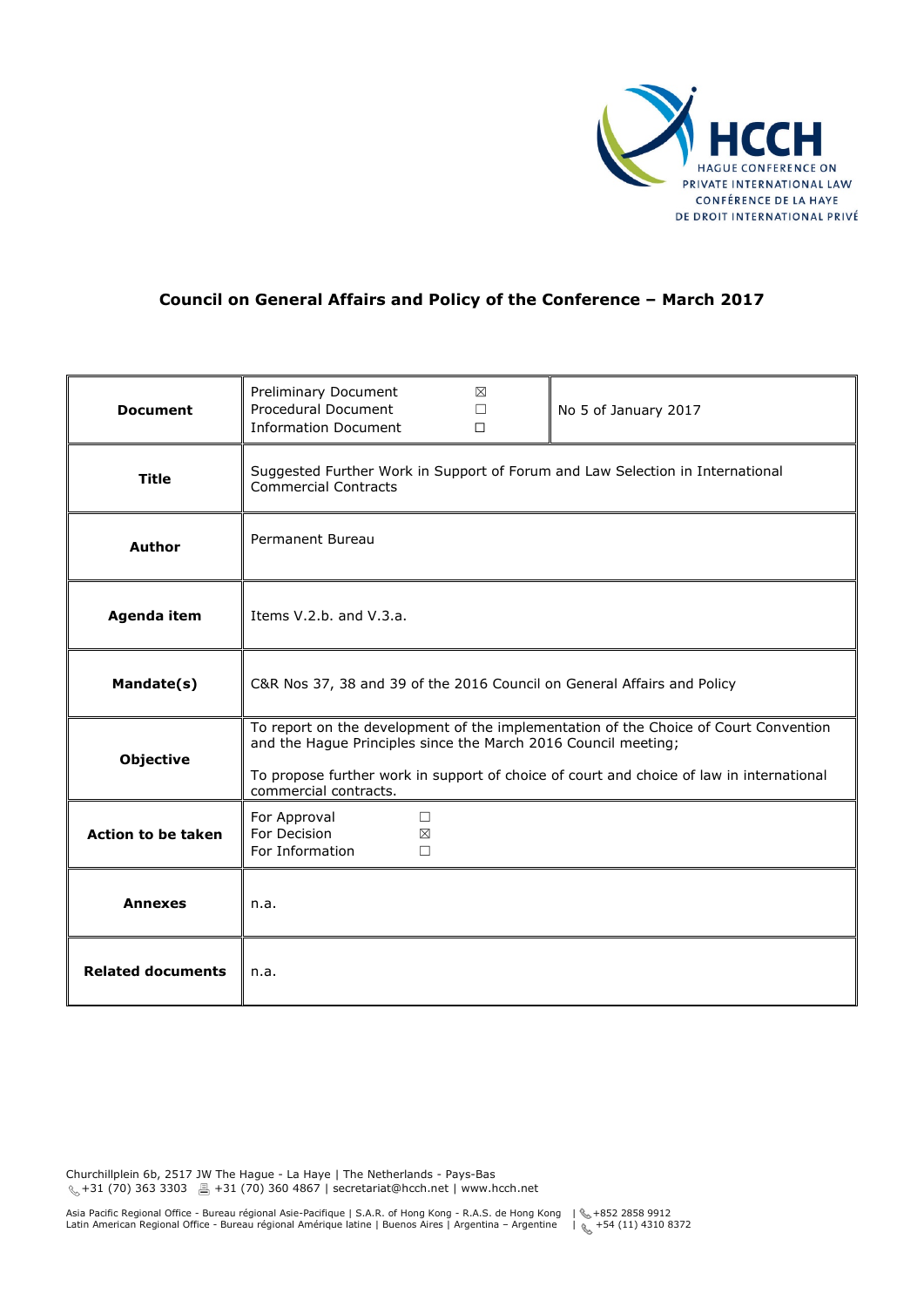## **A. Introduction**

1. Both the *Hague Convention of 30 June 2005 on Choice of Court Agreements* (Convention) and the *Principles on Choice of Law in International Commercial Contracts* (Hague Principles) endorse party autonomy, giving effect to agreements made by the parties on choice of court and choice of law.

2. This document will first outline the development of the Convention and the Hague Principles since the March 2016 Council meeting and suggest some possible actions in support of the Convention and the Hague Principles. The Council is invited to consider the proposed conclusions presented at the end of the document.

## **B. An increased interest in the Choice of Court Convention and the Hague Principles**

## **1. The Choice of Court Convention**

3. The Convention continues to gain momentum since its entry into force on 1 October 2015. Singapore, having signed the Convention on 25 March 2015, ratified it on 2 June 2016, becoming the first Asian State bound by it. The Convention is now applicable in 30 jurisdictions (Mexico, the EU, all EU Member States (except for Denmark) and Singapore). The United States of America and Ukraine are signatory States to the Convention.

4. Other States are working towards accession or ratification. As foreshadowed by the Australian delegation at the 2016 Council meeting, Australia's accession to the Convention (and the implementation of the Hague Principles) is underway. The Council of Chief Justices of Australia's Harmonisation of Rules Committee is tasked with the drafting of court rules implementing the Convention and Australia's accession to the Convention is being considered by the Australian Parliament.<sup>[1](#page-1-0)</sup> It is hoped that Australia will be in a position to accede to the Convention in [2](#page-1-1)017.<sup>2</sup>

5. In Canada, the implementation of the Convention is considered as one of the top priorities by the Department of Justice in International Private Law.<sup>[3](#page-1-2)</sup> Ontario is expected to be the first Canadian jurisdiction to pass legislation implementing the Convention (Bill 218, Burden Reduction Act, 2016), further to the Uniform Choice of Court Agreements Convention Act adopted by the Uniform Law Conference of Canada in 2010.<sup>[4](#page-1-3)</sup>

6. The Ministry of Justice of Denmark submitted a bill on the implementation of the Convention to the Parliament of Denmark. Its future accession to the Convention will bring Denmark in line with other European Union Member States.

7. Tunisia is actively considering four Hague Conventions, notably the Apostille Convention, Service Convention, Child Abduction Convention and Choice of Court Convention. Ratification draft bills are currently pending before the Tunisian Council of Ministers. In Brazil, the Ministry of Justice and Citizenship finalised a study on the Convention, recommending its ratification.

8. The Permanent Bureau has received queries from other States in regard to implementation issues. The *Implementation Dialogue* supports and facilitates the ratification process of the Convention for interested States and currently includes 13 jurisdictions.<sup>[5](#page-1-4)</sup>

<span id="page-1-0"></span>l <sup>1</sup> See, < [http://www.aph.gov.au/Parliamentary\\_Business/Committees/Joint/Treaties/ChoiceofCourts/](http://www.aph.gov.au/Parliamentary_Business/Committees/Joint/Treaties/ChoiceofCourts/Report_166/section?id=committees%2freportjnt%2f024013%2f24043) [Report\\_166/section?id=committees%2freportjnt%2f024013%2f24043](http://www.aph.gov.au/Parliamentary_Business/Committees/Joint/Treaties/ChoiceofCourts/Report_166/section?id=committees%2freportjnt%2f024013%2f24043) >.

<span id="page-1-1"></span><sup>2</sup> Speaking note of the Commonwealth Attorney-General, Senator the Hon. George Brandis QC, at a lecture on the Hague Conference on Private International Law on 30 September 2016.

<span id="page-1-2"></span><sup>&</sup>lt;sup>3</sup> Activities and Priorities of the Department of Justice in International Private Law, Report of the Department of Justice Canada 2016, paras 119-124.

<span id="page-1-3"></span><sup>&</sup>lt;sup>4</sup> The and Act is available at a total Act is a variable at a t < [http://www.ulcc.ca/images/stories/Uniform\\_Acts\\_EN/Uniform%20Choice%20of%20Court%20Agreements](http://www.ulcc.ca/images/stories/Uniform_Acts_EN/Uniform%20Choice%20of%20Court%20Agreements%20Convention%20Act.pdf) [%20Convention%20Act.pdf](http://www.ulcc.ca/images/stories/Uniform_Acts_EN/Uniform%20Choice%20of%20Court%20Agreements%20Convention%20Act.pdf) >.

<span id="page-1-4"></span><sup>5</sup> Representatives from Argentina, Australia, Canada, China (People's Republic of), Costa Rica, European Union, Germany, Mexico, New Zealand, Serbia, Singapore, Ukraine and United States of America participate in the Permanent Bureau's Implementation Dialogue. For further information on implementation tools serviced by the Permanent Bureau, see the Hague Conference website at < [www.hcch.net](http://www.hcch.net/) > under "Choice of Court".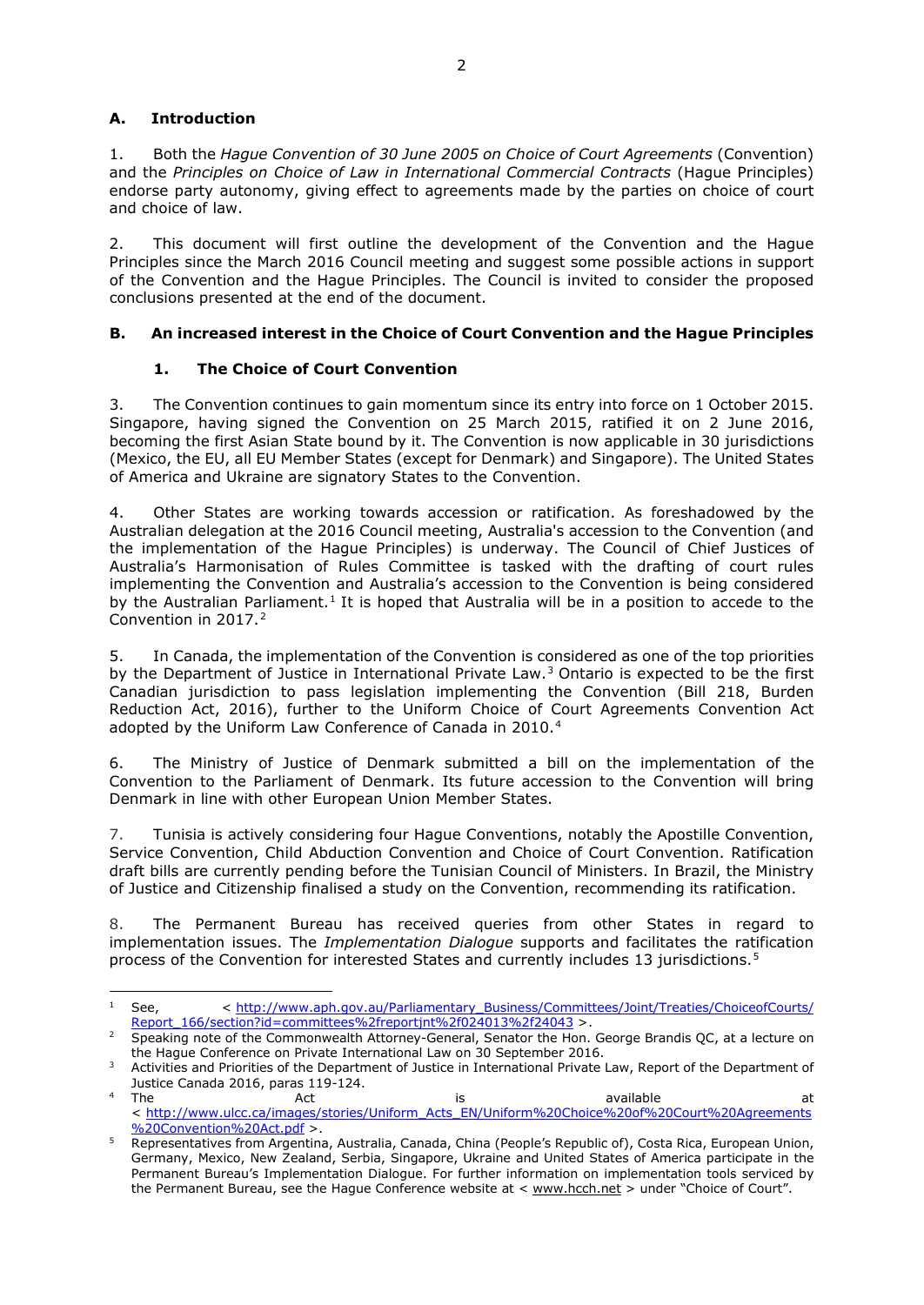9. At present, the text of the Convention is available in 25 languages.<sup>[6](#page-2-0)</sup> The Hartley / Dogauchi Explanatory Report can be accessed in 23 languages.<sup>[7](#page-2-1)</sup>

10. In short, the conditions for the Convention to make a significant contribution to cross-border litigation practice are in place.<sup>[8](#page-2-2)</sup> As for its practical operation, the Permanent Bureau is of the opinion that there is currently no need to envisage a meeting of the Special Commission to review the operation of the Convention. Instead, efforts should be made to continuously ensure the further expansion and successful operation of the Convention. Section C of this document proposes some specific projects in this regard.

#### **2. The Hague Principles**

11. At its 2016 meeting, the Council welcomed the work accomplished by the Permanent Bureau in relation to the promotion of the Hague Principles, and expressed its support for the continuation of promotional work.<sup>[9](#page-2-3)</sup>

12. In line with the Council's mandate, the Permanent Bureau has been committed to raising awareness about the Hague Principles. The Hague Principles are now available in three languages, $10$  and the 12 Articles of the Hague Principles can be accessed in four additional languages.<sup>[11](#page-2-5)</sup> References to scholarly writings on the Hague Principles have been constantly added onto the Hague Conference website.<sup>[12](#page-2-6)</sup>

13. The Permanent Bureau monitors the ongoing implementation of the Hague Principles in Australia<sup>[13](#page-2-7)</sup> and follows with interest the current work of the Organization of American States on

l

<span id="page-2-0"></span>The Convention is available in [English](https://www.hcch.net/en/instruments/conventions/full-text/?cid=98) and [French,](https://www.hcch.net/fr/instruments/conventions/full-text/?cid=98) which are the official languages of the Hague Conference, [Chinese,](https://assets.hcch.net/upload/text37cn.pdf) (kindly provided by the Ministry of Foreign Affairs of the People's Republic of China), [Russian](https://assets.hcch.net/upload/text37_ru.pdf) (kindly provided by the Ministry of Justice of the Russian Federation), [Arabic](https://assets.hcch.net/docs/26c2409e-bdb7-428a-8c86-c700dda22309.pdf) (kindly provided by the National Organ of Tunisia), and 20 other languages of the European Union [\(Bulgarian\\*](https://assets.hcch.net/upload/text37_bg.pdf), [Czech\\*](https://assets.hcch.net/upload/text37cz.pdf), [Danish\\*](https://assets.hcch.net/upload/text37_dk.pdf), [Dutch](https://assets.hcch.net/upload/text37nl.pdf) (extracted from *Tractatenblad van het Koninkrijk der Nederlanden, 2009 nr. 31*), [Estonian\\*](https://www.hcch.net/upload/text37_ee.pdf), [Finnish\\*](https://assets.hcch.net/upload/text37_fi.pdf), [German](https://www.hcch.net/de/instruments/conventions/full-text/?cid=98) (kindly provided by the Austrian, German and Swiss authorities)[, Greek\\*](https://www.hcch.net/upload/text37_gr.pdf)[, Hungarian\\*](https://www.hcch.net/upload/text37_hu.pdf), [Italian\\*](https://assets.hcch.net/upload/text37_it.pdf)[, Latvian\\*](https://assets.hcch.net/upload/text37_lv.pdf), [Lithuanian\\*](https://www.hcch.net/upload/text37_lt.pdf), [Maltese\\*](https://www.hcch.net/upload/text37_mt.pdf), [Polish\\*](https://assets.hcch.net/upload/text37_pl.pdf), [Portuguese\\*](https://www.hcch.net/pt/instruments/conventions/full-text/?cid=98), [Romanian\\*](https://assets.hcch.net/upload/text37_ro.pdf), [Slovak\\*](https://www.hcch.net/upload/text37_sk.pdf), [Slovene\\*](https://assets.hcch.net/upload/text37_si.pdf), [Spanish](https://www.hcch.net/es/instruments/conventions/full-text/?cid=98) (kindly prepared by Professors Borrás and González Campos and revised in collaboration with the Permanent Bureau), and Swedish<sup>\*</sup> (the translations marked with an asterisk were kindly prepared by the European Union translation services). All translations are available on the Hague Conference website at < [www.hcch.net](http://www.hcch.net/) > under "Choice of Court".

<span id="page-2-1"></span> $^7$  T. Hartley and M. Dogauchi, "Explanatory Report on the 2005 Hague Choice of Court Convention", in *Proceedings of the Twentieth Session (2005)*, Tome III, *Choice of Court*, Antwerp-Oxford-Portland, Intersentia, 2010. The Explanatory Report is available in **English and French**, [Spanish](https://assets.hcch.net/upload/expl37s.pdf) (kindly provided by the Ministry of Foreign Affairs of Spain and revised by the Permanent Bureau), [German](https://assets.hcch.net/upload/expl37d.pdf) (kindly prepared by the Austrian, German and Swiss authorities), and in other 19 languages of the European Union[: Bulgarian,](https://assets.hcch.net/docs/6cc299ec-4887-44d3-85e5-19705f7f62ae.pdf) [Croatian,](https://assets.hcch.net/docs/e1d80d5a-f320-40ff-892a-156a4b85a266.pdf) [Czech,](https://assets.hcch.net/docs/9d7c6cf9-6266-43dc-a9b9-c433503e9ff6.pdf) [Danish,](https://assets.hcch.net/docs/012e4cb5-bbec-46ca-971b-2285f8dc78fe.pdf) [Dutch,](https://assets.hcch.net/docs/abfff8e7-2351-49aa-aaf0-9d8885e271ec.pdf) [Estonian,](https://assets.hcch.net/docs/c0253c10-61fe-42eb-817a-af005536ac28.pdf) [Finnish,](https://assets.hcch.net/docs/42d60e47-ca69-4c4b-8b40-4d4f362933f0.pdf) [Greek,](https://assets.hcch.net/docs/d0f47ca5-0d63-4731-8bc1-3a81cc58435e.pdf) [Hungarian,](https://assets.hcch.net/docs/87e13d0b-3d21-4e5a-9685-329eb8e56880.pdf) [Italian,](https://assets.hcch.net/docs/131f1153-ef61-4016-8e60-845316a4b054.pdf) [Latvian,](https://assets.hcch.net/docs/e6a9588d-bee2-484d-a8d9-85633de947a4.pdf) [Lithuanian,](https://assets.hcch.net/docs/f1e7b9b8-f0ef-4b2f-92f3-63d5a7360bb0.pdf) [Maltese,](https://assets.hcch.net/docs/394b9bf7-e23d-46d1-9c83-c34eadac25d9.pdf) [Polish,](https://assets.hcch.net/docs/4c20f35d-8ee4-4c97-9040-309e8af56588.pdf) [Portuguese,](https://assets.hcch.net/docs/a90b5aea-89cf-4541-b7b7-e5e960703845.pdf) [Romanian,](https://assets.hcch.net/docs/8f70889c-b97c-42f8-9515-ce258c3903fb.pdf) [Slovak,](https://assets.hcch.net/docs/9726a3f8-d3b9-4efc-b4a9-6aa887e04436.pdf) [Slovene,](https://assets.hcch.net/docs/4587cf24-a07b-4027-924d-63f8dd73e5b4.pdf) [Swedish](https://assets.hcch.net/docs/1cffd86b-16d6-4e27-8482-bf39acc51d1e.pdf) (kindly provided by the European Commission Directorate-General for Justice and Consumers). All translations are available on the Hague Conference website at < [www.hcch.net](http://www.hcch.net/) > under "Choice of Court".

<span id="page-2-2"></span><sup>8</sup> This has been recognised at different events, *e.g.*, the Trade Law Forum Incheon 2016, held in Incheon, Republic of Korea, 16-18 May 2016, where presentations on the Convention, the Hague Principles and other Hague Conference instruments were made; a workshop on Supply Chain Finance and Implementation of Secured Transaction Reform in a Cross-Border Context, organised under the auspices of the Asia Pacific Economic Co-operation (APEC) Economic Committee meetings, held in Lima, Peru, in August 2016; an International Association of Young Lawyers Seminar "Cross Border Litigation" held in Lille, France, 14-15 October 2016; an IBA Conference "The 2005 Hague Convention on Choice of Court Agreements: New Perspectives in International Commercial Dispute Resolution" held in Milan, Italy, 17-18 November 2016. As for scholarly writings, see the Hague Conference website at < www.hcch.net > under "Bibliography" in the "Choice of Court".

<span id="page-2-3"></span><sup>9</sup> See "Conclusions and Recommendations of the Council on General Affairs and Policy of the Conference (15- 17 March 2016)", C&R No 39.

<span id="page-2-4"></span><sup>&</sup>lt;sup>10</sup> The Hague Principles are available in **English, [French](https://assets.hcch.net/docs/db74fd9d-502a-4f16-a563-973a89118074.pdf)** and **Spanish** (kindly provided by the Ministry of Foreign Affairs of Spain and revised by the Permanent Bureau).

<span id="page-2-5"></span><sup>&</sup>lt;sup>11</sup> The 12 Articles of the Hague Principles are available in English, French and [Greek](https://assets.hcch.net/docs/a4d50747-2460-488f-a291-19356ac457d1.pdf) (generously provided by Professor Ioannis Voulgaris, retired from the *Université «Démokritos» de Thrace*). The translation services of the United Nations has kindly provided [Arabic,](https://assets.hcch.net/docs/4679993d-5c7b-48d0-adc9-21095ff5c32f.pdf) [Chinese,](https://assets.hcch.net/docs/380e19e1-9991-4b86-844b-1175f496e939.pdf) [Russian](https://assets.hcch.net/docs/eb2202fd-47c9-4e73-ab0f-cbf2b4057d8f.pdf) and Spanish translations.

<span id="page-2-6"></span><sup>&</sup>lt;sup>12</sup> For more information, see the Hague Conference website at < www.hcch.net > under "Bibliography" in the "Choice of Law in Contracts".

<span id="page-2-7"></span><sup>13</sup> See *supra,* para. 4.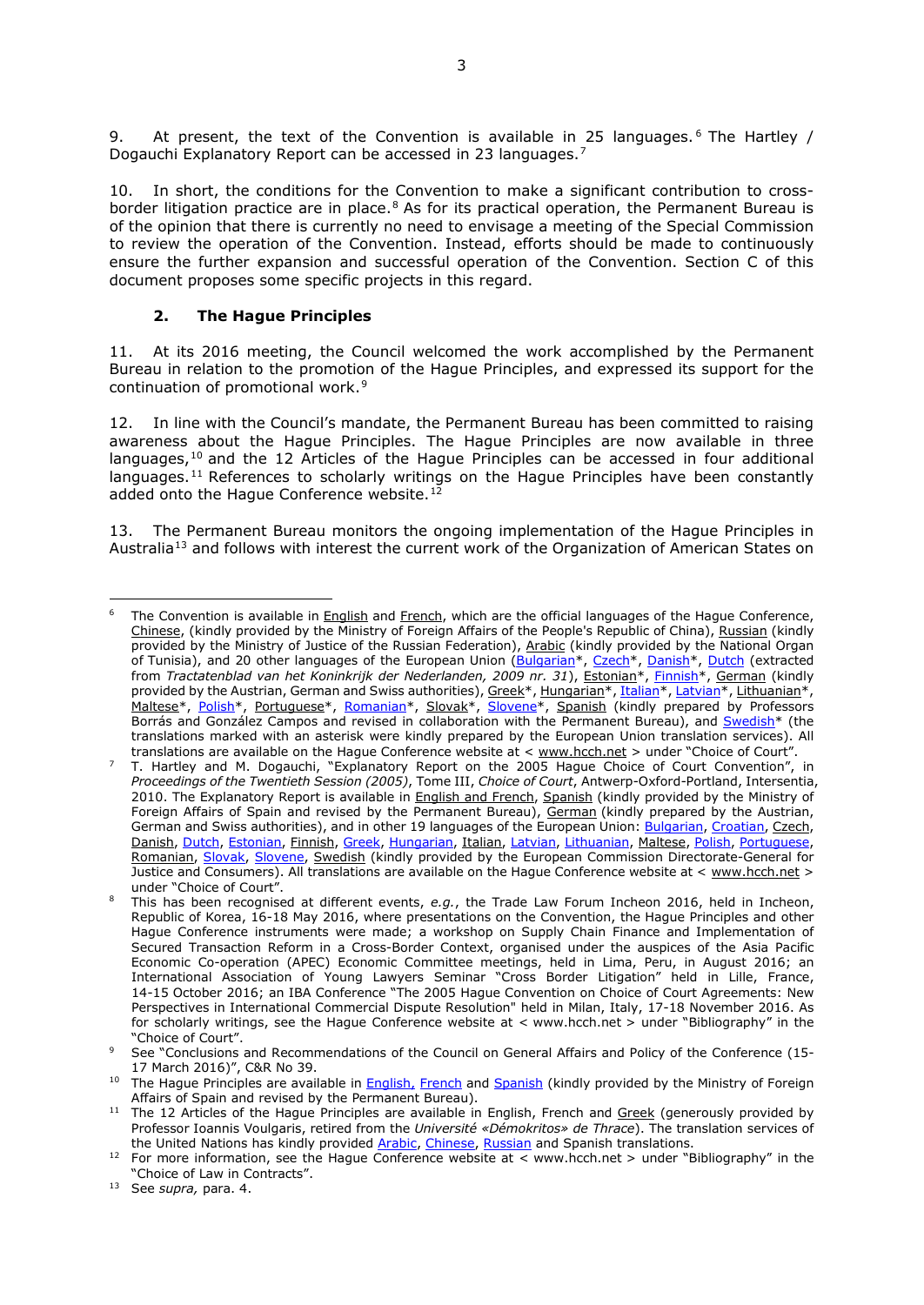the "law applicable to international contracts", which is hoped to contribute to the implementation of the Hague Principles in the Americas.<sup>[14](#page-3-0)</sup>

14. Among the promotional activities that took place throughout the year,  $15$  the conference co-organised with the University of Lucerne on 8 and 9 September 2016, at the University of Lucerne, Lucerne, Switzerland deserves particular attention (Lucerne conference). The Lucerne conference, titled *Towards a Global Framework for International Commercial Transactions: Implementing the Hague Principles on Choice of Law in International Commercial Contracts,* focused on the implementation of the Hague Principles and their practical relevance for legislators, judges, arbitrators or counsel. It also contributed greatly to the ongoing debate on party autonomy in international commercial contracts and the role that the Hague Principles are set to have in that regard.

#### **C. Suggested further work – access to the law on the validity of a choice of court agreement**

15. Under the Convention, the substantive validity of choice of court agreements is governed by the law of the State of the chosen court.<sup>[16](#page-3-2)</sup> The Hartley / Dogauchi Explanatory Report states that "the law of the State of the chosen court" includes the choice of law rules of that State.<sup>[17](#page-3-3)</sup> When determining the validity, under Article 5(1), the chosen court will apply its own law, whereas under Article 6(a), the court seised (*i.e.*, a different court than the chosen court) will need to apply the law of the chosen court, *i.e.*, a foreign law. Commentators have praised the advantages of referring to the same law – the law of the State of the chosen court – so that the result is the same irrespective of which court hears the claim, but have also expressed concerns as to the difficulties of accessing and properly applying the relevant rules of the law of the State of the chosen court.  $18$ 

16. At the international level, there are no uniform (choice of law or substantive) rules on the substantive validity of choice of court agreements. The Hague Principles expressly exclude the validity of choice of court agreements from their scope because of the split in treatment (as a substantive or procedural matter) under national laws.<sup>[19](#page-3-5)</sup>

17. Indeed, national laws and practices differ when determining the validity of choice of court agreements.<sup>[20](#page-3-6)</sup> The court seised may also need to apply the choice of law rules of the State of

 $\overline{\phantom{a}}$ 

<span id="page-3-0"></span><sup>&</sup>lt;sup>14</sup> A draft guide is being prepared by the Inter-American Juridical Committee and will be further discussed at the Committee's 90<sup>th</sup> Regular Session in March 2017, see < <http://www.oas.org/en/sla/iajc/agenda.asp> >.

<span id="page-3-1"></span><sup>&</sup>lt;sup>15</sup> Such as presentations on the Hague Principles at the Incheon Trade Law Forum 2016, held in Incheon, Republic of Korea, 16-18 May 2016; a presentation and forthcoming publication at La Sapienza Università di Roma, 14 October 2016; the tenth ASADIP Meeting, held at Buenos Aires, Argentina, 10-11 November 2016.

<span id="page-3-2"></span><sup>&</sup>lt;sup>16</sup> This is expressed in exception rules: the chosen court does not need not hear the case where the choice of court agreement is null and void under its law (Art. 5(1)); a court of a Contracting State other than that of the chosen court does not need to suspend or dismiss proceedings to which an exclusive choice of court agreement applies if the agreement is null and void under the law of the State of the chosen court (Art. 6(a)); and recognition or enforcement of a judgment granted under a choice of court agreement may be refused if the agreement was null and void under the law of the State of the chosen court, unless the chosen court has determined that the agreement is valid (Art. 9(a)). See the Hartley / Dogauchi Explanatory Report, paras 125- 126, 149, 183.

<span id="page-3-3"></span><sup>17</sup> See the Hartley / Dogauchi Explanatory Report, para. 125.

<span id="page-3-4"></span><sup>18</sup> See A. Schulz, "The Hague Convention of 30 June 2005 on Choice of Court Agreements", *Journal of Private International Law*, No 2, 2006, p. 256; Th. Kruger, "The 20th Session of the Hague Conference: A New Choice of Court Convention, and the Issue of EC Membership", *ICLQ*, Vol. 55, 2006, p. 451; R. A. Brand and P. M. Herrup, *The 2005 Hague Convention on Choice of Court Agreements, Commentary and Documents,* Cambridge University Press, Cambridge, 2008, pp. 81-82; S. Vrellis, "The Validity of a Choice of Court Agreement under the Hague Convention of 2005", in *Convergence and Divergence in Private International Law*, Liber Amicorum Kurt Siehr, Eleven International Publishing & Schulthess, 2010, pp. 770-776; T. Hartley, *Choice of Court Agreements under the European and International Instruments*, Oxford University Press, 2013, pp. 165-171; M. Weller*, "*Choice of Forum Agreements under the Brussels I Recast and under the Hague Convention: Coherences and Clashes*"*, *Journal of Private International Law*, No 3, 2016 (forthcoming); Ulrich Magnus, "Onderkollisionsnorm fur das Statut von Gerichtsstands- und Schiedsgerichtsvereinbarungen?" *IPRax*, No 6, 2016, pp. 521-531, and comments made during the Lucerne conference and the Milan IBA conference, *supra,* notes 8 and 15.

<span id="page-3-5"></span><sup>&</sup>lt;sup>19</sup> Art.  $1(3)(b)$  of the Hague Principles. For details, see para. 1.26 of the Commentary on the Hague Principles.

<span id="page-3-6"></span><sup>&</sup>lt;sup>20</sup> For discussions, see A. Schulz, "Report on the First Meeting of the Informal Working Group on the Judgments Project 22-25 October 2002", Prel. Doc. No 20 of November 2002 drawn up for the attention of the Special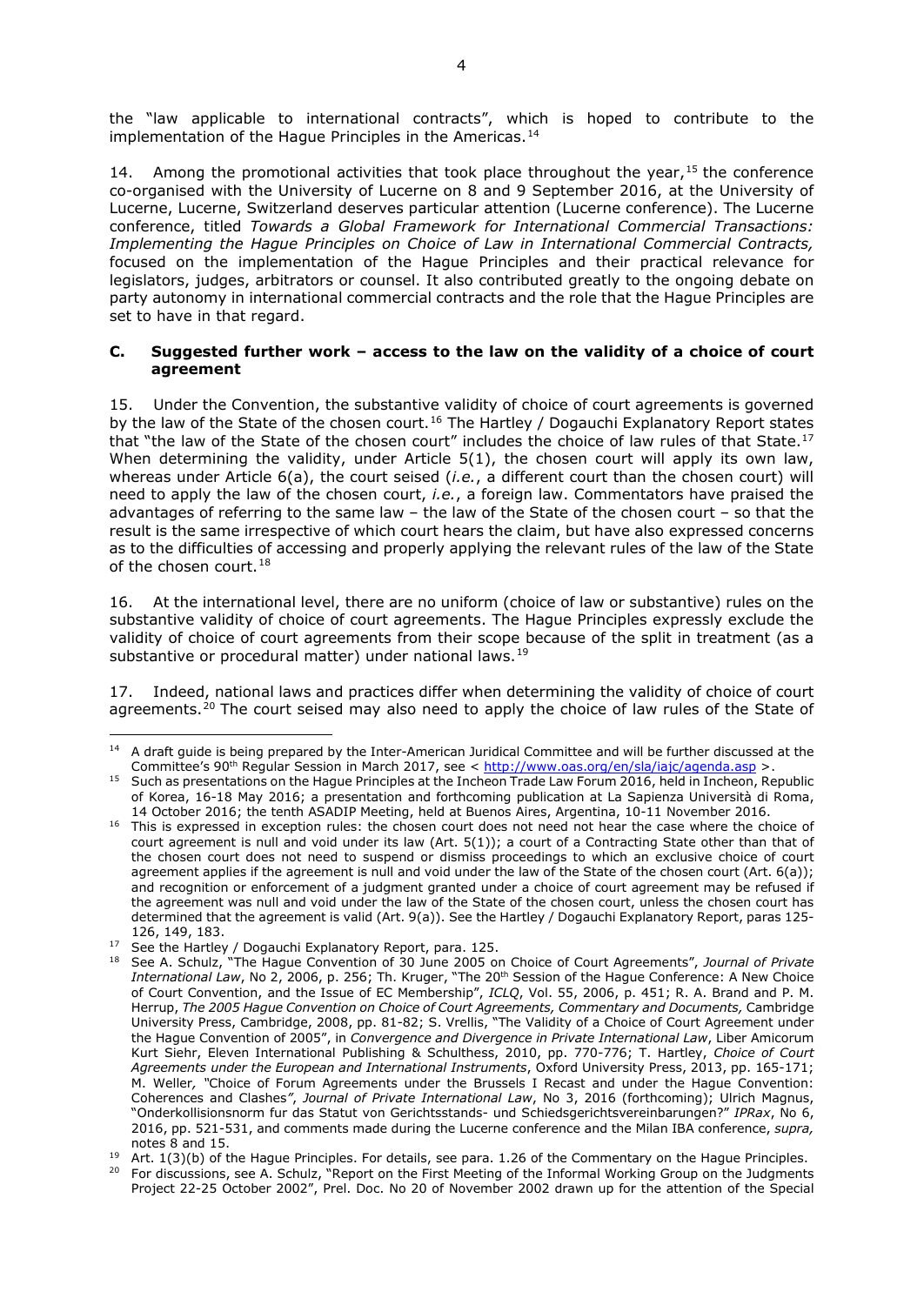the chosen court to find the law governing the substantive validity of a choice of court agreement.<sup>[21](#page-4-0)</sup> In terms of substantive grounds of nullity, the Hartley / Dogauchi Explanatory Report only provides a general description, referring primarily to generally recognised grounds like fraud, mistake, misrepresentation, duress and the lack of capacity.<sup>[22](#page-4-1)</sup>

18. Commentators have thus suggested that assessing the validity of a choice of court agreement under the Convention might be facilitated by a repository on the laws governing this validity issue in each jurisdiction bound by the Convention.<sup>[23](#page-4-2)</sup>

19. Based on these considerations, the Permanent Bureau submits that, at this early stage of the application of the Convention, a questionnaire could be drawn up and completed with the assistance of the jurisdictions bound by the Convention. The limited number of Contracting States so far increases the feasibility of the proposed project. Subject to the views of the Council, the Permanent Bureau would prepare a questionnaire for the attention of Contracting States and would compile the received information and upload it onto the Convention webpage. Whenever a new State joins the Convention, it would be asked to complete the questionnaire.

20. The questionnaire would contain questions on how the laws of each Contracting State determine the validity of choice of court agreements and how this issue is dealt with in practice in these jurisdictions. The Permanent Bureau is aware of the challenges that are associated with maintaining the information up to date and would therefore invite Contracting States at regular intervals to keep the Permanent Bureau informed of any updates on this issue.

21. The Permanent Bureau is of the view that some related initiatives could be contemplated in order to enhance the effective operation of the Convention. Inspired by the successful experience of the International Hague Network of Judges in child abduction and child protection matters, a meeting of judges would be envisaged so as to enable them to exchange experiences and information with regard to the application of the Convention. It is important to note that there is no Central Authority structure available to ensure some form of administrative cooperation under the Convention but perhaps a form of international judicial co-operation could be developed over time.

### **D. Proposed conclusions**

 $\overline{\phantom{a}}$ 

- 22. In light of the above, the Permanent Bureau invites the Council to:
	- encourage further work of the Permanent Bureau with regard to the implementation of the Convention and the Hague Principles;
	- task the Permanent Bureau with preparing a questionnaire on the law governing the validity of choice of court agreements and circulate it among the Convention's Contracting States for its completion;
	- direct the Permanent Bureau to, resources permitting and when there is sufficient experience under the Convention, explore the possibility of organising, if possible, in cooperation with an interested Member, a first Judicial Meeting on the operation of the

Commission of December 2003 on Jurisdiction, Recognition and Enforcement of Foreign Judgments in Civil and Commercial Matters, see *Proceedings of the Twentieth Session (2005)* (*op. cit.* note 7), pp. 39-41, paras 19-21; A. Schulz, "Report on the Second Meeting of the Informal Working Group on the Judgments Project, 6-9 January 2003", Prel. Doc. No 21 of January 2003 drawn up for the attention of the Special Commission of December 2003 on Jurisdiction, Recognition and Enforcement of Foreign Judgments in Civil and Commercial Matters, see *Proceedings of the Twentieth Session (2005)* (*op. cit.* note 7), pp. 61-63, paras 27-34.

<span id="page-4-0"></span><sup>21</sup> See R.A. Brand and P.M. Herrup, *supra,* note 18, pp. 81-82; A. Schulz (*op. cit.* note 18), p. 256.

<span id="page-4-1"></span><sup>&</sup>lt;sup>22</sup> Para. 126 of the Hartley / Dogauchi Explanatory Report. It should be pointed out that the Convention contains a special rule on "capacity", and according to this rule, a choice of court agreement is invalid if either parties to it lacked capacity to conclude the agreement by either the law of the chosen court or by the *lex fori*. (Arts 6(b) and 9(b)).

<span id="page-4-2"></span><sup>23</sup> See, for instance, A. Schulz (*op. cit.* note 18), p. 256; R.A. Brand and P.M. Herrup (*op. cit.* note 18), p. 82; S. Vrellis (*op. cit.* note 18), pp. 770-776; M. Weller (*op. cit.* note 18). This idea was also discussed at recent conferences on the Hague Principles or the Convention, such as the Lucerne conference and the Milan IBA conference referred to *supra,* in notes 8 and 15.